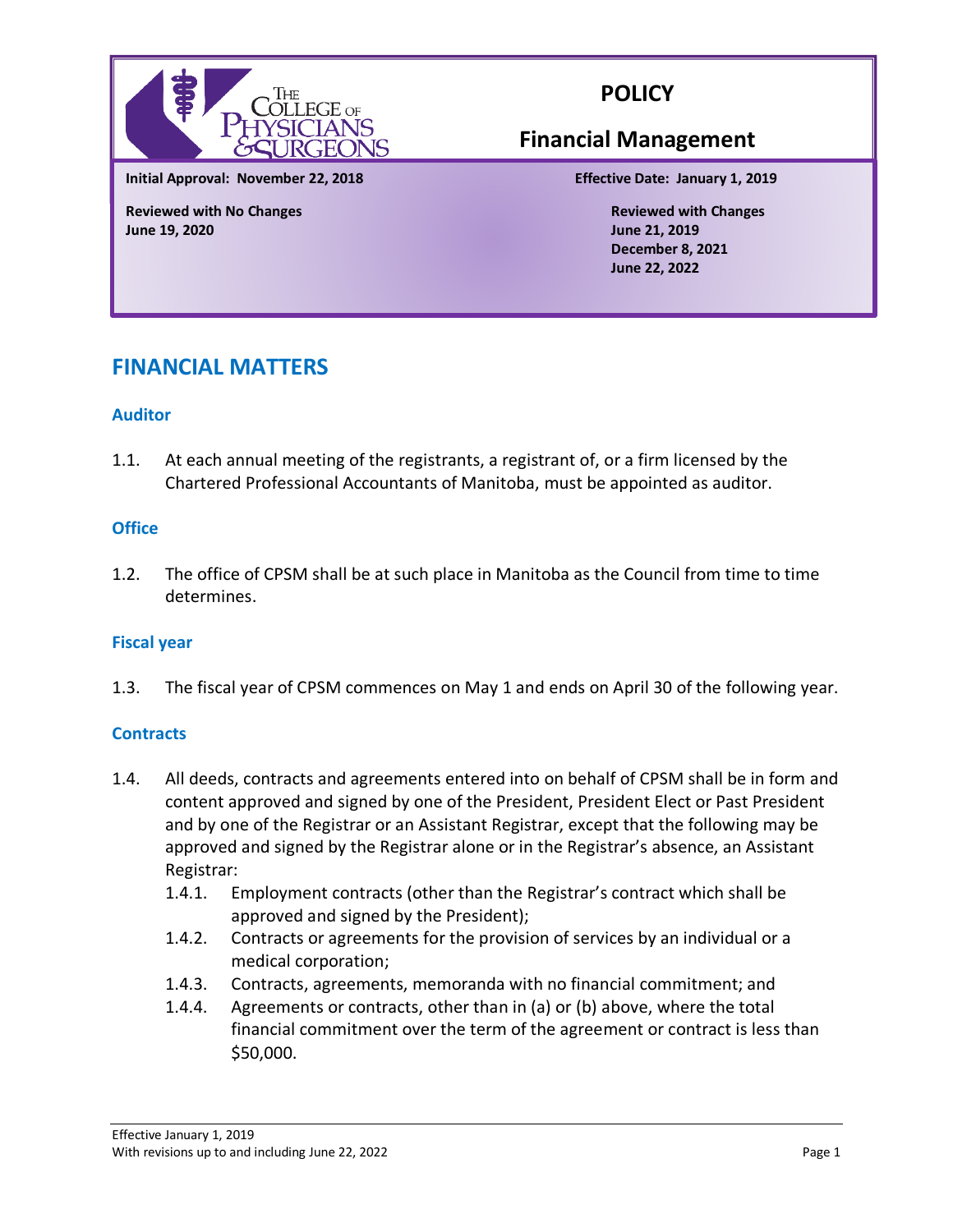# **Cheques**

- 1.5. All cheques or other negotiable instruments to be sent out or requiring endorsement of CPSM require two signatures and
	- 1.5.1. For transactions of \$60,000 or less may be signed by any two of the President, President-Elect, Registrar, Assistant Registrar, or the Chief Operating Officer of CPSM; and
	- 1.5.2. For transactions above \$60,000 one of the signatures must be the President or President-Elect.

### **Banking**

1.6. The Council or, subject to any directions given by the Council, the Registrar, may establish and maintain such accounts with a chartered bank, trust company or credit union as Council determines necessary from time to time.

### **Investments**

1.7. The Audit and Risk Management Committee or, subject to any directions given by that committee, the Registrar, may invest funds of CPSM in accordance with Council's investment requirements set out in this Policy.

### **Restricted Accounts in the Accumulated Surplus:**

- 1.8. In order to protect the fiscal soundness of future years and to build organizational capability sufficient to achieve ends in future years, the Registrar must maintain funds in the accumulated surplus of CPSM, as restricted accounts for the following specified purposes:
	- 1.8.1. To cover the potential costs of extraordinary number of inquiry cases based on historical cost that management will analyze as part of the annual operating budget process.
	- 1.8.2. To maintain an operating reserve to cover unanticipated operating deficit not covered by the above Inquiry reserve. The operating reserve should be the equivalent of one month's worth of core expenditures.
	- 1.8.3. To maintain \$500,000 reserve every five years to cover periodic IT upgrades, including, but not limited to, the registrant database software upgrade.
	- 1.8.4. To cover the potential wind-up costs of CPSM of no less than \$2,922,000 for the 2018-19 fiscal year, and thereafter adjusted annually for applicable inflationary and general salary increases.
- 1.9. To allow the Registrar flexibility to react quickly to operational needs, the Registrar may appropriate an amount of no more than \$100,000 in a single year towards any discretionary program without requiring the approval of the President and President-Elect, or the Council.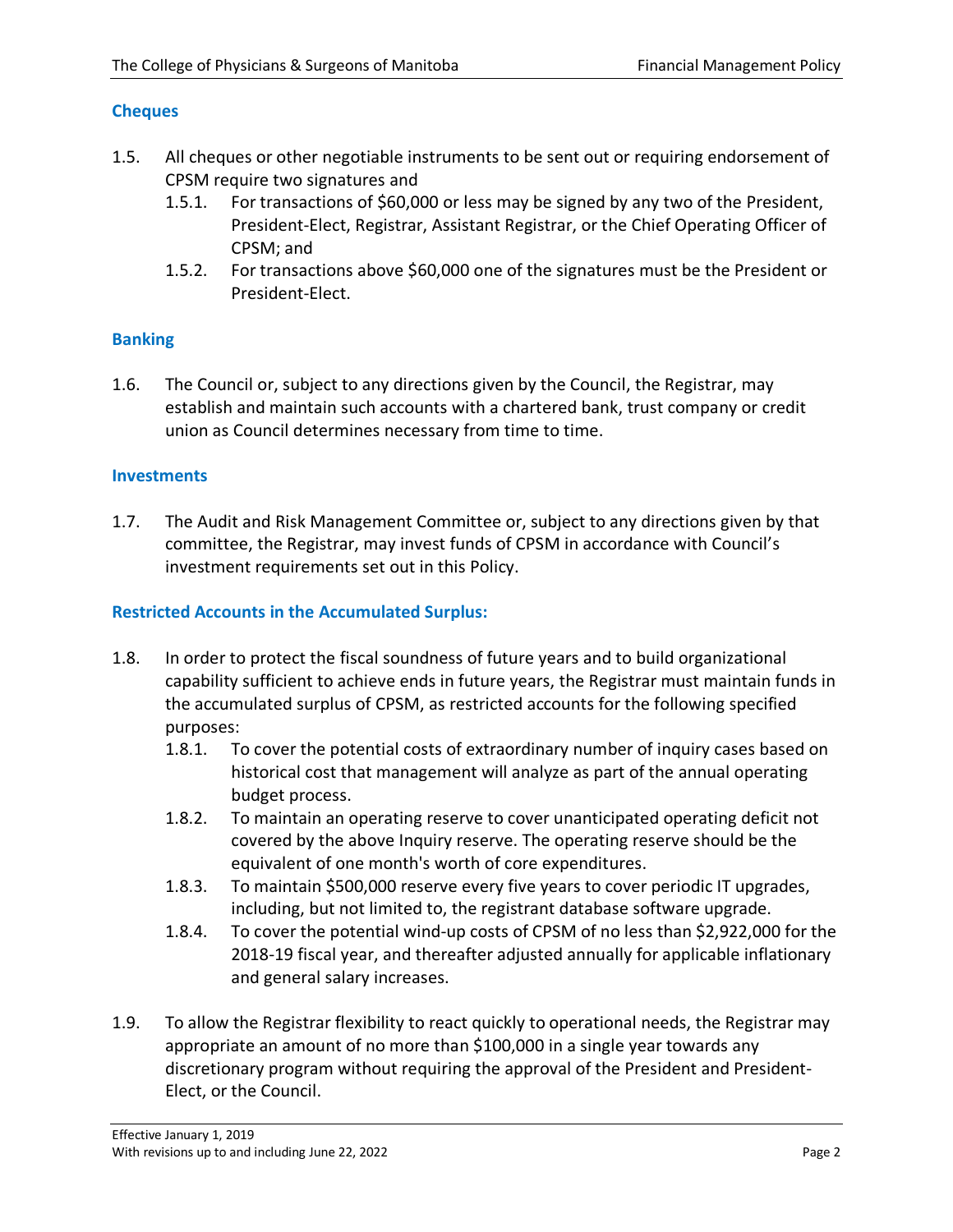- 1.10. The Registrar shall:
	- 1.10.1. Evaluate the adequacy and appropriateness of the reserves at the end of each year, and incorporate in the budget of the following year a plan that supports or enhances the prescribed reserves, subject to the approval of the Audit and Risk Management Committee.
	- 1.10.2. Determine the need for a special levy in case of any deficiency to the above reserves, provided the Registrar explores all other options first subject to the debt guidelines set forth in 6.2.1 below, and with the approval of the Council.

#### **Restrictions on Registrar Discretion in Management of CPSM Funds**

- 1.11. The Registrar must not expend more funds than have been received in the fiscal year to date unless both CPSM debt guidelines are met:
	- 1.11.1. Not borrow more than \$125,000 in order to obtain a financial advantage superior to cashing in investments.
	- 1.11.2. Incur debt in an amount greater than can be repaid by certain, otherwise unencumbered revenues within 60 days.
- 1.12. The Registrar must:
	- 1.12.1. settle CPSM payroll and debts in a timely manner.
	- 1.12.2. settle CPSM payroll and debts in a timely manner.
	- 1.12.3. aggressively pursue receivables after a reasonable grace period.
	- 1.12.4. file all reports and make all payments required by government accurately and on time.

#### **Requirements for Protection of CPSM Assets**

- 1.13. For the protection of CPSM assets, the Registrar must:
	- 1.13.1. Require staff with access to material amounts of CPSM funds to be bonded.
	- 1.13.2. Receive, process, or disburse funds under controls which meet the Councilappointed auditor's standards.
	- 1.13.3. Give due consideration to quality, after-purchase service, value for dollar, and opportunity for fair competition when making purchases.
	- 1.13.4. Have the approval in writing of the President or President-Elect for any purchase not contemplated in the budget for an amount in excess of \$50,000.
- 1.14. The Registrar must not acquire, encumber or dispose of land or buildings.
- 1.15. Registrar must not initiate legal action outside of the disciplinary process.

#### **Investment Policies**

1.16. CPSM investments must be managed in a way that preserves capital, provides necessary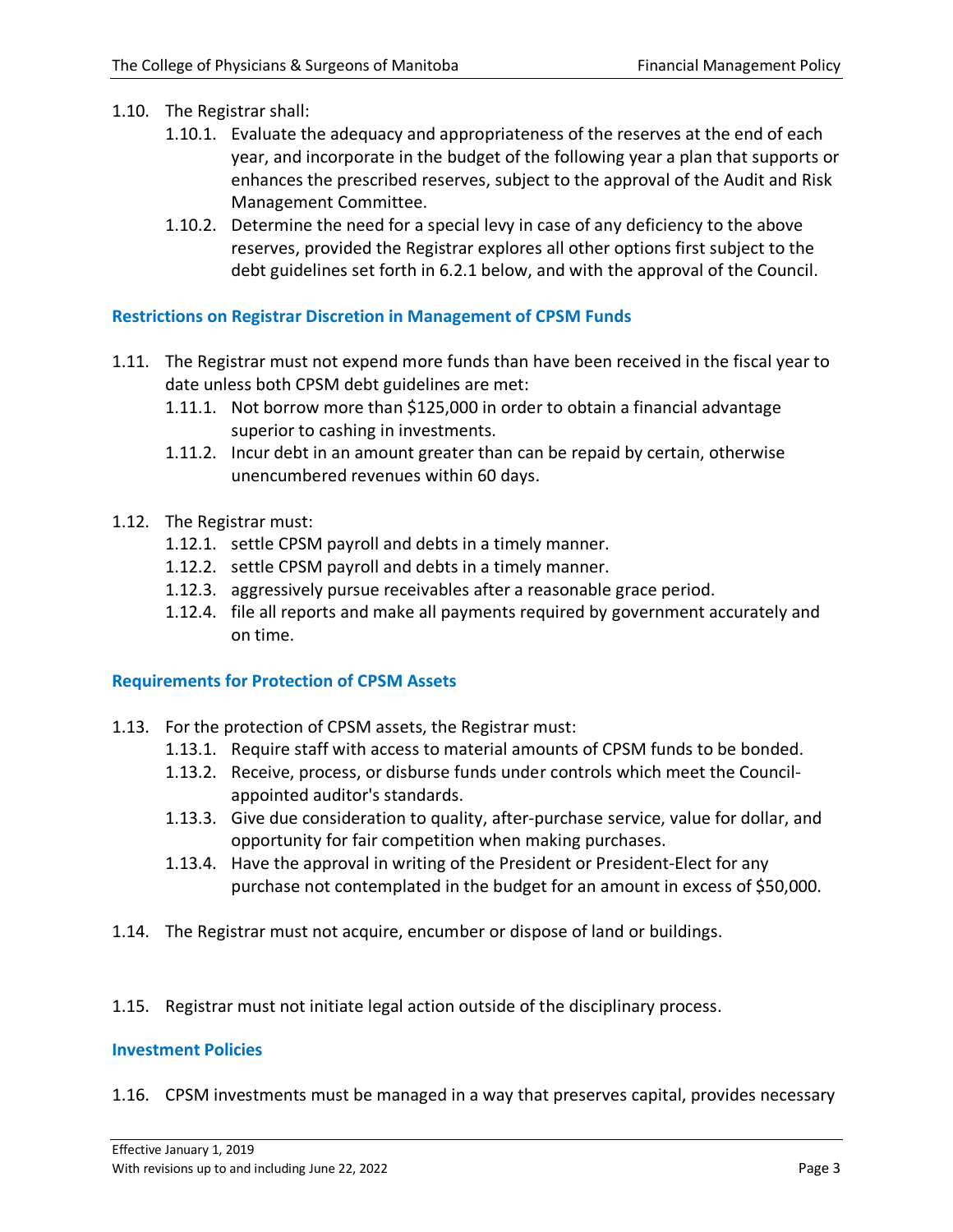liquidity requirements, and adds value to the investments.

- 1.17. Speculation or leverage with CPSM investments is prohibited. This includes, but is not limited to, prohibition on equity investments, investments in options, futures and any type of derivative.
- 1.18. CPSM investments must be maintained in a conservative, low risk profile within the following parameters:
	- 1.18.1. Short and medium term, cashable, fixed income obligations are permitted.
	- 1.18.2. Permissible asset classes for CPSM investments are cash and money market securities and fixed income instruments, provided that each investment must have a minimum "A" or "R1" credit rating or equivalent as rated by a recognized rating service at the time of purchase.
	- 1.18.3. Where liquidity is the primary concern, cash and money market securities are limited to treasury bills and other short-term government securities, bankers' acceptances, and guaranteed investment certificates with term to maturity of not more than 365 days.
	- 1.18.4. Where long term growth is the primary concern, fixed income instruments are limited to federal and provincial bonds, municipal bonds, corporate bonds, and guaranteed investment certificates with a term to maturity of one to ten years.
	- 1.18.5. Before making any investments, advice must be obtained from CPSM's professional portfolio advisor.
	- 1.18.6. Performance of the investments must be reviewed at least semi-annually and reported to the Audit & Risk Management Committee and Council.
	- 1.18.7. No investment may be made without taking into account the cash requirements for day-to-day operation of CPSM.
	- 1.18.8. All parties involved in dealing with CPSM investments must disclose any conflict of interest.

# **COUNCIL AND COMMITTEE REMUNERATION AND EXPENSES**

#### **Council and Committee Expenses**

2.1. The philosophy underlying honoraria and expenses recognizes the individual physician as a contributing registrant of the profession. Accordingly, honoraria and expense reimbursement are not intended as inducements. They are based on the wish of Council that there be no significant barriers to the participation of any registrant in the self-governing process.

# **Remuneration**

- 2.2. Councillors, officers, and committee members are entitled to:
	- 2.2.1. be reimbursed by the CPSM for reasonable expenses necessarily incurred in connection with the business of the CPSM in accordance with Council policies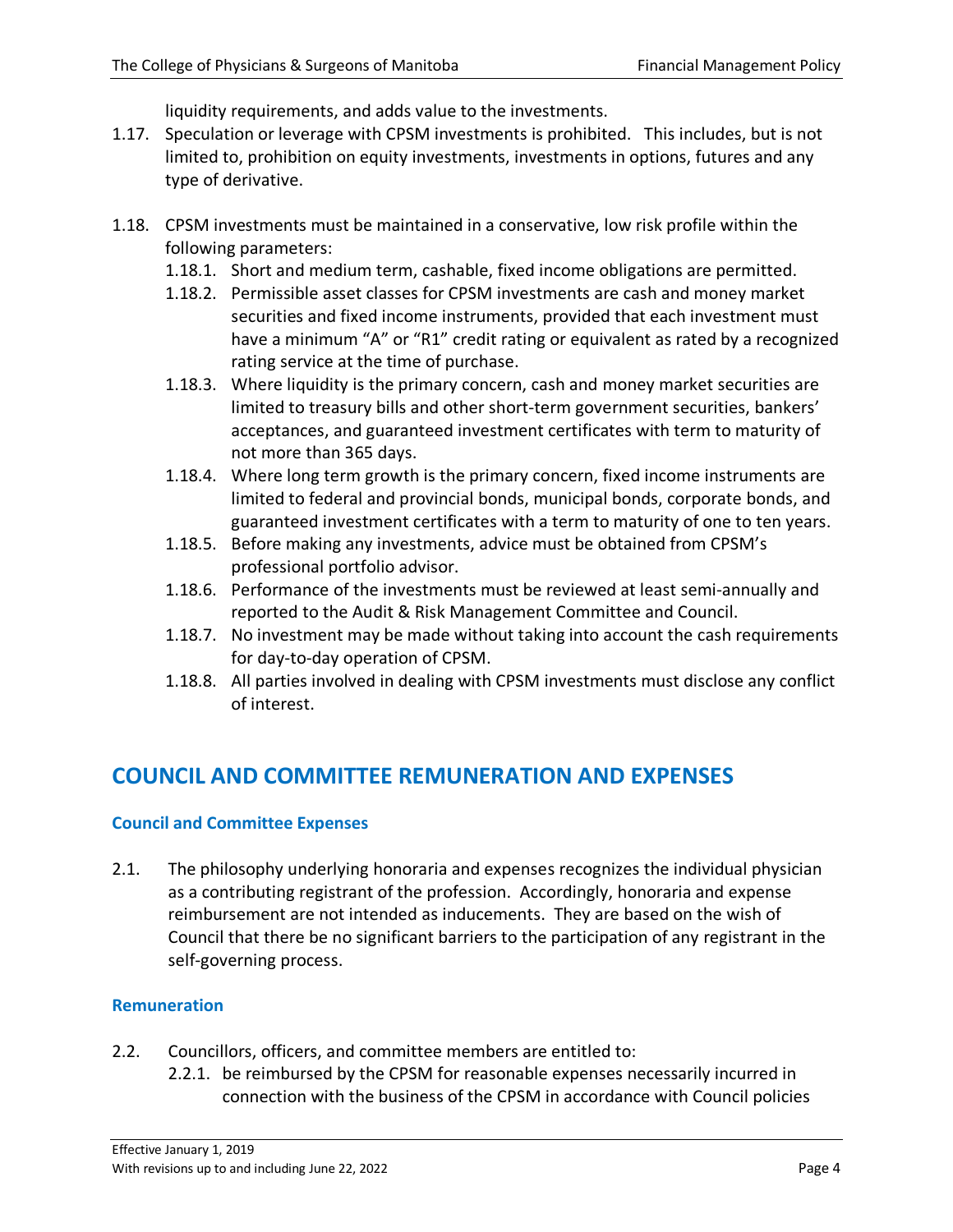governing reimbursement established from time to time; and

- 2.2.2. receive honoraria for attending meetings (whether attendance is in person or by electronic communication) in connection with the business of the CPSM in accordance with Council policies governing honoraria established from time to time.
- 2.2.3. Notwithstanding clauses a. and b., members of a subcommittee of the Central Standards Committee, except for the Quality Improvement Committee and Area Standards Committees, are not entitled to be reimbursed by the CPSM or to receive honoraria by the CPSM. Members of all other subcommittees of the Central Standards Committee may be entitled to honoraria pursuant to the policies of their "sponsor" organization.
- 2.3. The members of Council, Council committees, designated subcommittees and the President's working groups are entitled to receive honoraria, travel time and reimbursement of expenses, all in accordance with the provisions of this section, at the rates determined annually by Council.
- 2.4. Honoraria and Stipends
	- 2.4.1. Honoraria are intended to replace time away from fee generating practice. A member may choose not to submit a claim for honorarium and instead submit only a claim for expenses.
	- 2.4.2. The following policies govern the payment of honoraria:
		- 2.4.2.a. In submitting claims, "Morning" is the period preceding 12:30 p.m., "Afternoon" is from 12:00 noon - 6:00 p.m., and "Evening" is any period after 4:00 p.m.
		- 2.4.2.b. A member who leaves at noon for a meeting scheduled for the afternoon is entitled to claim for the ½ day session, regardless of the actual time taken in the meeting.
		- 2.4.2.c. A member who attends any meeting scheduled for 4:00 p.m. or later is entitled to claim for the evening rate regardless of the actual time taken in the meeting.
		- 2.4.2.d. A member may claim an hourly rate up to the maximum of a half day or full day rate.
		- 2.4.2.e. A member who attends meetings scheduled for 6 or more hours in one day is entitled to claim the full day rate.
		- 2.4.2.f. The maximum that can be charged for a 24 hour period is the full day rate.
		- 2.4.2.g. Full day Council meetings, regardless of the day of the week, will be compensated.
		- 2.4.2.h. When a member participates in a meeting by telephone or in person, the member is considered to be in attendance and is entitled to full payment.
		- 2.4.2.i. If a member is scheduled to attend a morning, afternoon or all day meeting, arrived late and/or left early, the member is not entitled to the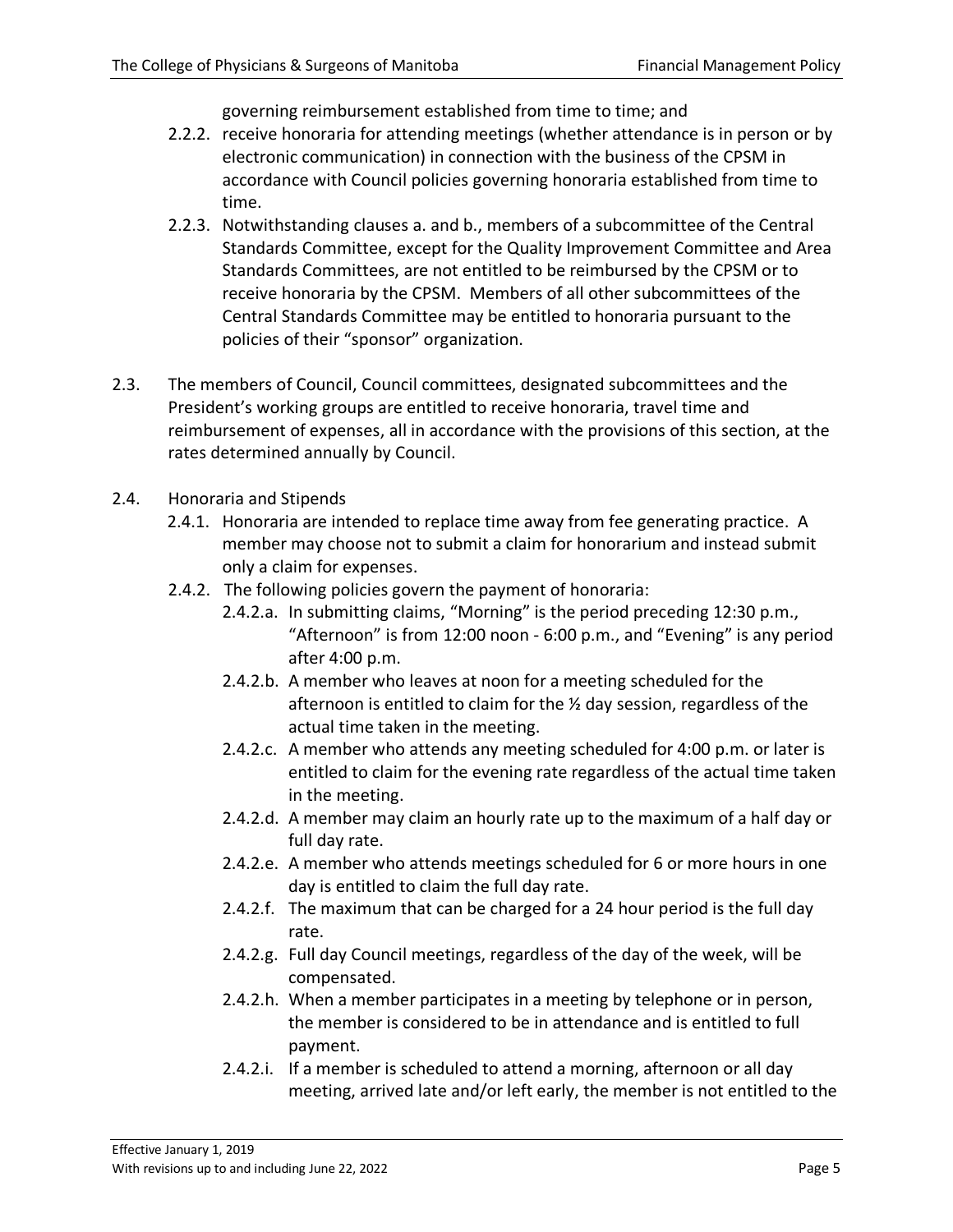full honoraria, but is entitled to be paid for the hours the member was present.

- 2.4.2.j. Canada Revenue Agency (CRA) regulations state that all honoraria payments are considered personal taxable income under the Income Tax Act of Canada and subject to withholding taxes and CPP deductions. A T4 slip will be issued for each calendar year. Council and Committee members may not bill honoraria through their corporations.
- 2.4.2.k. As the CRA permits individuals who are at least 65 years old but under 70 years old and who are receiving a Canada Pension Plan retirement pension to exercise an election to stop making CPP contributions by filing a CRA Form with CPSM and any other employer of that eligible individual. Members are advised to seek independent financial advice in this regard. Eligible members are responsible to file the completed CRA Form with the CPSM if they do not wish to contribute to the CPP plan.
- 2.4.2.l. Annual stipends are paid in recognition of the formal administrative roles held by the President, the President-Elect and the Investigation Chair. The stipend is intended to recognize the extra administrative time spent in discussions with the Registrar and staff (other than attendance at Committee meetings or other formal CPSM meetings covered by the payment of honoraria) in addition to covering the other administrative functions required by the holders of these positions to conduct the business of CPSM.
- 2.5. Travel Time
	- 2.5.1. Subject to the exclusions for travel time set out in section 302, an hourly rate is billable for travel time for members, subject to the following policies, which govern the payment of travel time to meetings in Winnipeg.
		- 2.5.1.a. Members who reside in the City of Winnipeg are not compensated for travel time to meetings held within the city.
		- 2.5.1.b. Members who reside outside of the City of Winnipeg and who commute to meetings in Winnipeg may claim for travel time where the total commute exceeds one hour. This claim is in addition to the claim for honoraria in relation to attendance at the meeting.
		- 2.5.1.c. Members who reside outside of Winnipeg and who travel more than one hour to attend meetings in Winnipeg, may charge for:
			- 2.5.1.c.i. mileage for the round trip from the closest town or village to their residence to CPSM offices in Winnipeg provided they drive. The distance travelled will be calculated by CPSM staff using an internet satellite tracking system, selecting the "fastest time" calculation; and
			- 2.5.1.c.ii. mileage for the round trip from the closest town or village to their residence to CPSM offices in Winnipeg provided they drive. The distance travelled will be calculated by CPSM staff using an internet satellite tracking system,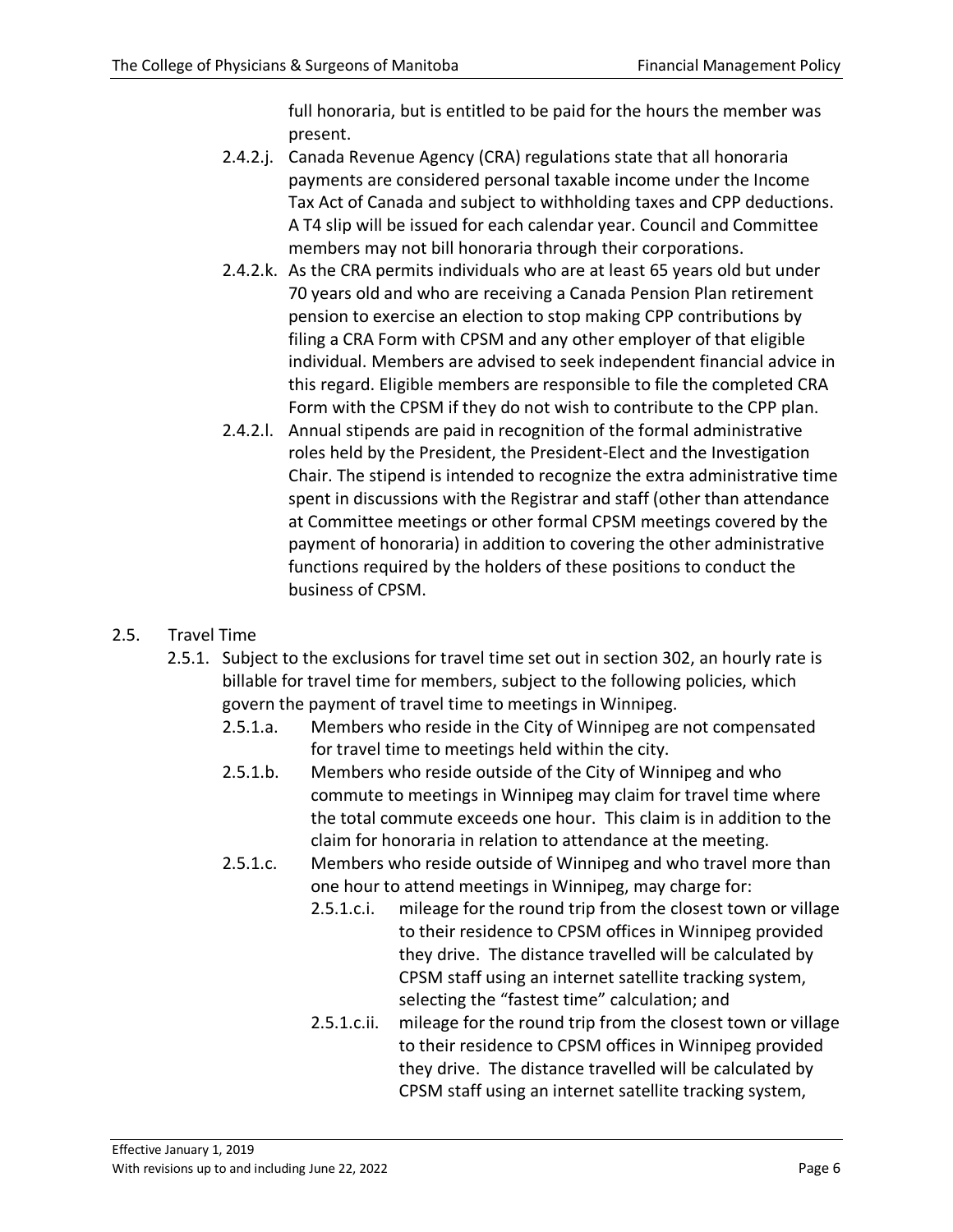selecting the "fastest time" calculation; and

- 2.5.1.c.iii. travel time as calculated by CPSM staff using an internet satellite tracking system's fastest time calculation for the round trip rounded up to the nearest half hour unless the member flies to the meeting.
- 2.5.1.c.iv. if the member flies to the meeting, the calculation of time will be based on the flight time estimate provided by the airline used for travel. Time would be rounded up to the nearest half hour. No mileage will be paid for the portion of travel by air.
- 2.5.1.c.v. Total expense for a member travelling will be set at a maximum of what is calculated in 2.5.1.c.iv. For example, if a Council member chooses to drive from their location, then the maximum expense allowable between, mileage + travel time is equal to or less than the flight time estimate and the cost of the flight. This only applies for travel where the option of a regularly scheduled commercial flight exists.

# 2.6. Expenses

- 2.6.1. CPSM will not reimburse any expense incurred unless the member provides the supporting receipt, with the sole exception of claims for parking at a meter. The following policies govern claims for reimbursement of expenses:
	- 2.6.1.a. CPSM must have a receipt documenting the GST in order to claim the GST input tax credit. Accordingly, credit card slips are not accepted in lieu of receipts. Members must submit the actual receipt. **Expenses will not be reimbursed if the member does not submit the actual receipt.**
	- 2.6.1.b. CPSM anticipates that members travelling on CPSM business may incur reasonable expenses for transportation, meals, telephone call to home or office, and accommodation. Any expense outside of these items would be regarded as unusual, and must be specifically authorized by the Registrar. Expenses will be reimbursed in accordance with the CPSM Expense Policy.
	- 2.6.1.c. **Meals** CPSM will reimburse expenses for meals on a per diem basis. Councillors and Committee members may claim the meal per diems only if the corresponding meal was not provided at the meeting/conference attended. Meals will be reimbursed at the following established per diem rates:
		- Breakfast: \$15
		- Lunch: \$25
		- Dinner: \$35

Receipts are not required – only adherence to the per diem rates. Alcoholic beverages are not eligible for reimbursement.